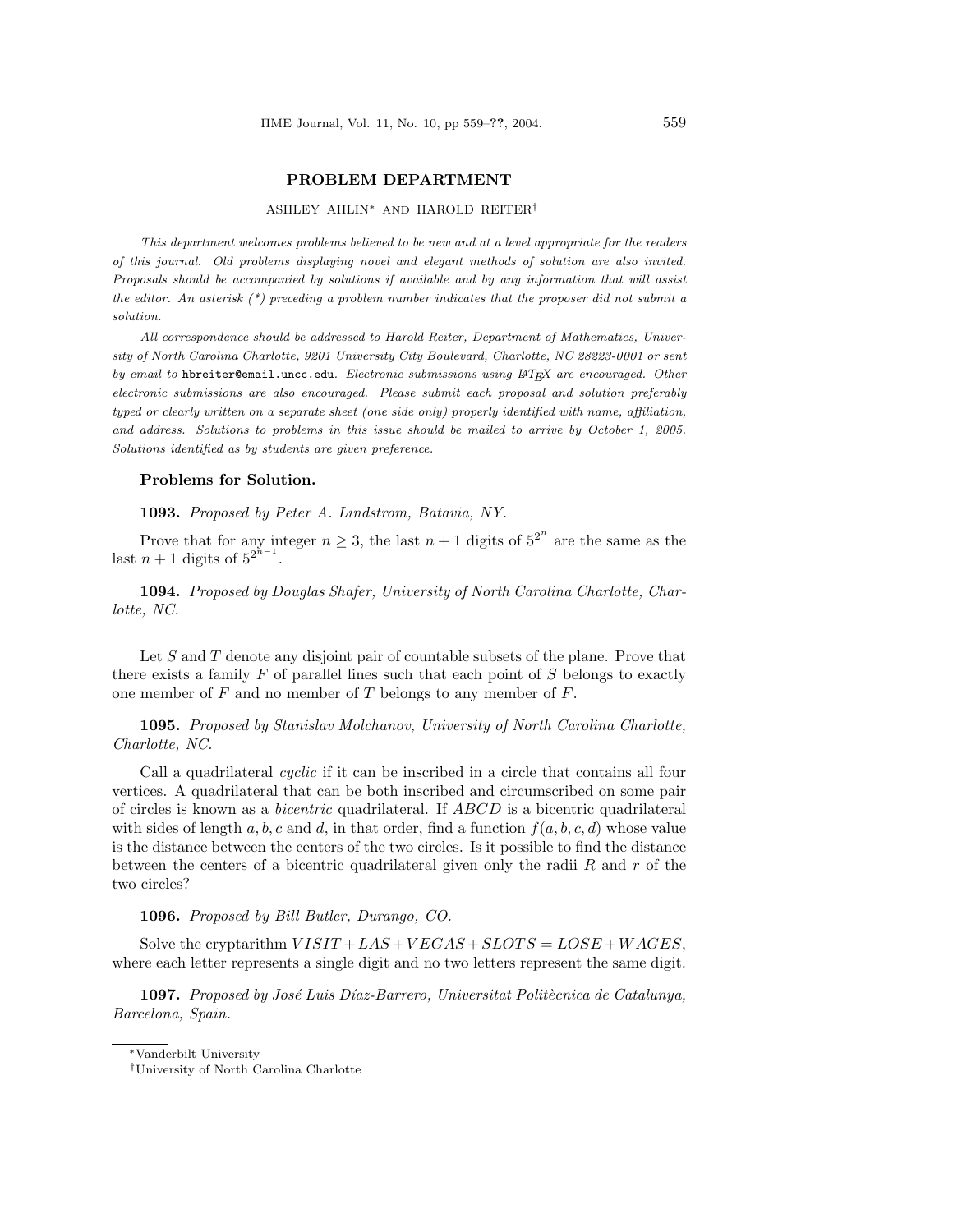Evaluate

$$
\prod_{k=1}^{\infty} \left( 2 \cos \frac{\pi}{2^{k+1}} - 1 \right).
$$

1098. Proposed by Karl David, Milwaukee School of Engineering, Milwaukee, WI.

Find all real numbers x such that  $sin(x \text{ radians}) = sin(x \text{ degrees})$ . Repeat for  $\cos x$  and  $\tan x$ .

1099. Proposed by Paul S. Bruckman, Sointula, BC.

Given that angles  $A, B, C$  and  $D$ , measured in degrees, are in arithmetic progression with  $A \leq B \leq C \leq D \leq 90$  and that the angles  $A, B, C$  are the angles of a triangle, solve the equation

 $\tan A \cdot \tan B \cdot \tan C = \tan D.$ 

1100. Proposed by Stanislav Molchanov, University of North Carolina Charlotte, Charlotte, NC.

Among all tetrahedra with fixed triangular base and fixed altitude, find the one with least surface area.

1101. Proposed by Jerry Grossman, Oakland University, Rochester, MI and Gary Thompson, Grove City College, Grove City, PA.

Ten friends organize a gift exchange. The ten names are put into a hat, and the first person draws one. If she picks her own name, then she returns it to the bag and draws again, repeating until she has a name that is not her own. Then the second person draws, again returning his own name if it is drawn. This continues down the line. What is the probability that when the tenth person draws, only her own name will be left in the bag?

1102. Proposed by Peter A. Lindstrom, Batavia, NY.

Consider the function defined by

$$
f(k) = \sum_{i=1}^{k} \left( 1 - \frac{i^2}{k^2} \right) \left( \frac{1}{k} \right),
$$

where k is a positive integer. For any positive integer n, show that  $f(25 \cdot 10^{n-1}) =$  $0.666...664666...664$ , which is a decimal having n 6's followed by a 4 followed by n 6's followed by a 4.

1103. Proposed by Cecil Rousseau, University of Memphis, Memphis. TN.

(a) Determine

$$
\sum_{n=0}^{\infty} \binom{2n+1}{n}^{-1}
$$

.

(b) Generalize to

$$
\sum_{n=0}^{\infty} {2n+2k+1 \choose n+k}^{-1}.
$$

The sum of the generalized series can be expressed as a finite sum of known numbers.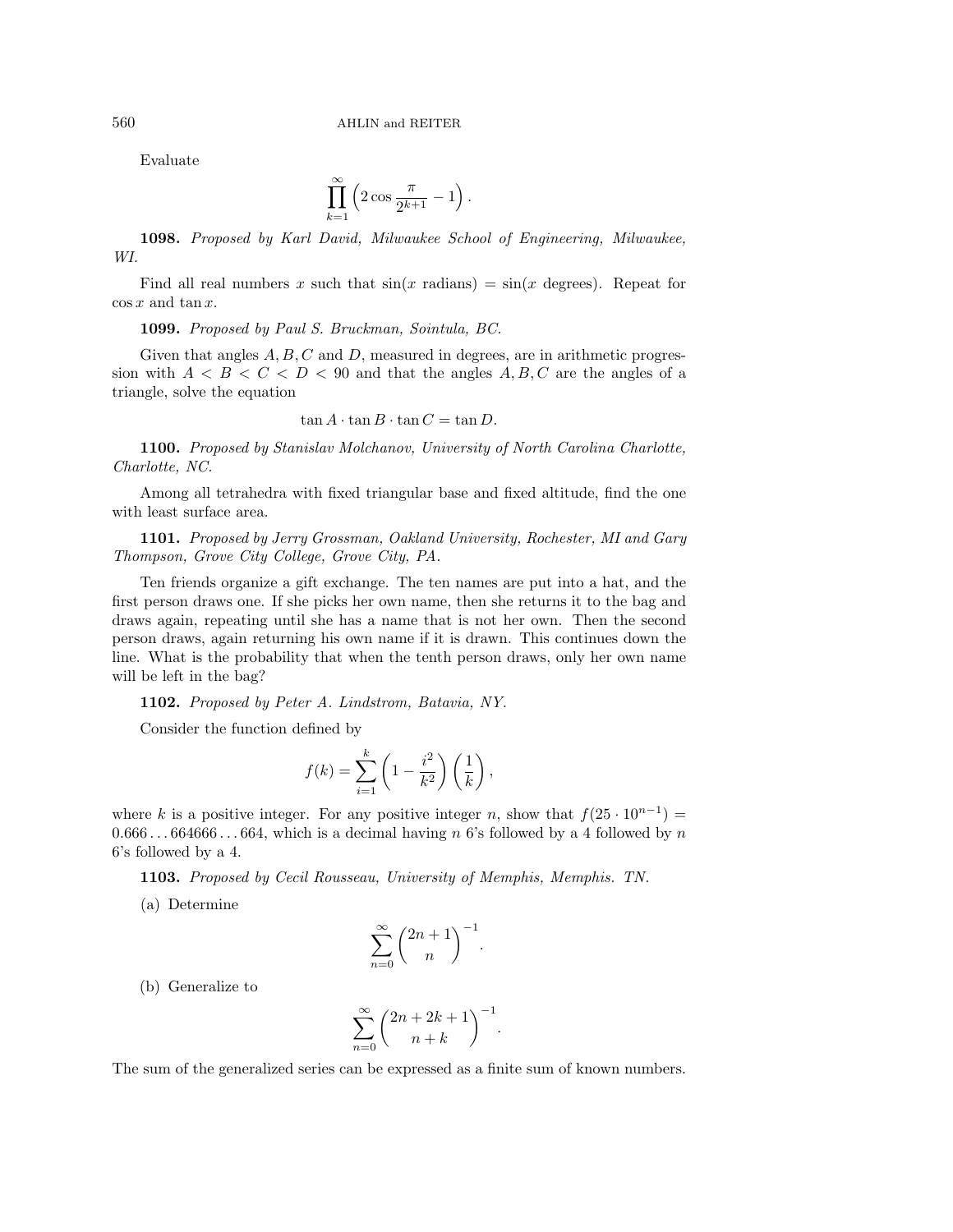1104. Proposed by Ayoub B. Ayoub, Pennsylvania State University, Abington College, Abington, PA.

Let ABC be a triangle in which  $AB = AC$  and  $m\angle A = 100^{\circ}$ . AC is extended to D so that  $AD = BC$ . Show that  $m\angle ADB = 30^{\circ}$ .

1105. Proposed by Titu Andreescu, University of Texas at Dallas, Arlington, TX.

Consider the sequences  $a_n, n = 0, 1, 2, \ldots$ , and  $b_n, n = 0, 1, 2, \ldots$  defined by  $a_0 =$  $0, a_1 = 2, a_{n+1} = 4a_n + a_{n-1}, n \ge 1$  and  $b_0 = 0, b_1 = 1, b_{n+1} = a_n - b_n + b_{n-1}, n \ge 1$ . Prove that  $a_n^3 = b_{3n}$  for all *n*.

1106. Proposed by Marcin Kuczma, University of Warsaw, Warsaw, Poland.

Can anybody reasonably assert that 31000 and 133100 are the same number? Believe it: in a sense, they are. Let their common value be nice and lucky and happy for you! Editor's note: this puzzle was sent to friends of the poser in December of a certain year as a gift. This is the first of several such problems we plan for this column.

1107. Proposed by Stanislav Molchanov, University of North Carolina Charlotte, Charlotte, NC and Arthur Holshouser, Charlotte, NC.

Among all hexagons with sides of lengths 561, 561, 884, 884, 1020, and 1020 what is the area of the one with largest area?

1108. Proposed by Paul Wrayno, undergraduate, Duke University

Let A be a regular octahedron with edge length 1. Note that such an octahedron could be formed by starting with a regular tetrahedron of side length 2, and removing the four smaller tetrahedra of side length 1 from each corner as shown. Find the ratio between the radius of the largest sphere that can be inscribed in the octahedron and the radius of the smallest sphere that can be circumscribed about it.